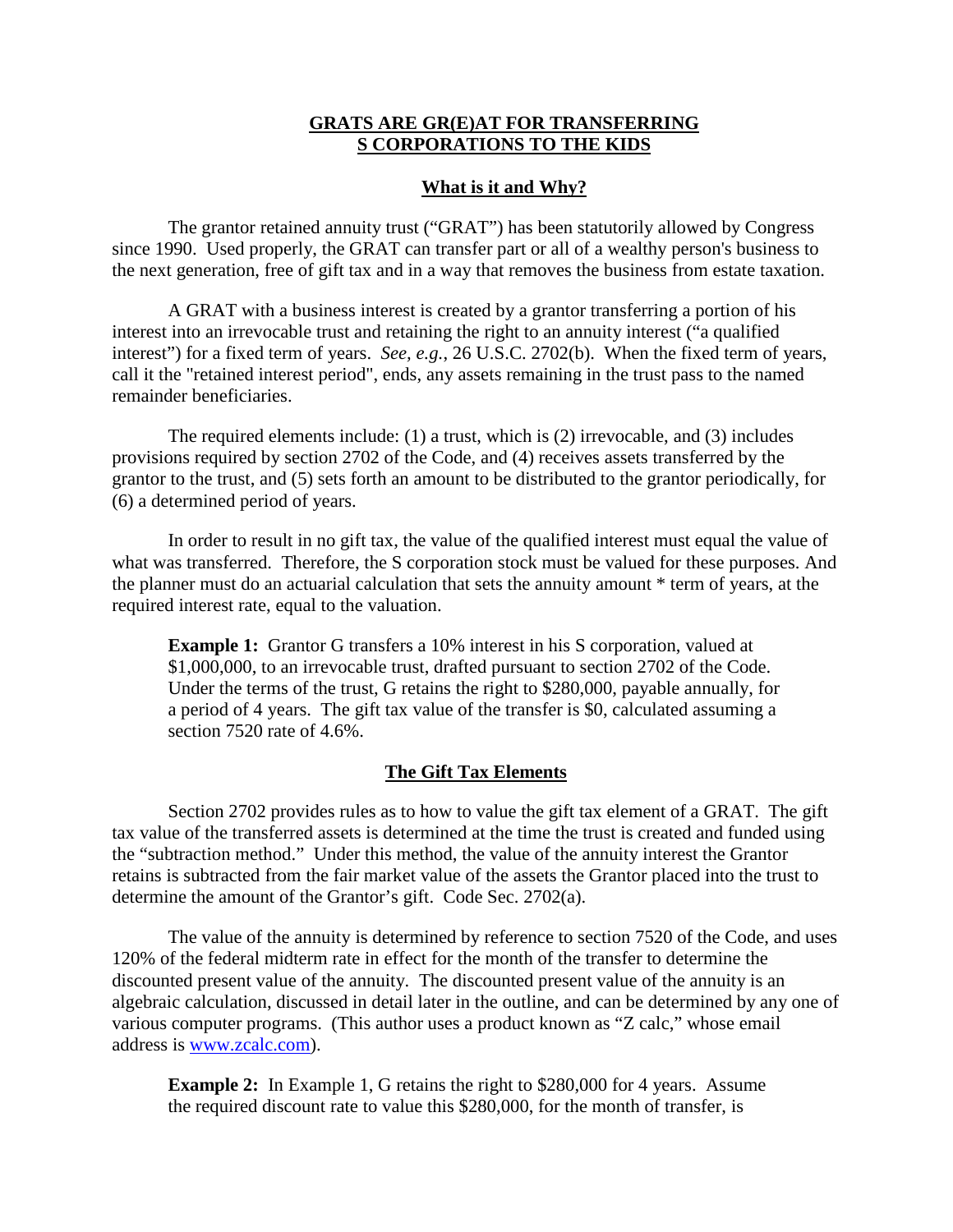4.6%. Initially, then, the step is to determine the value of \$280,000 received for four years, assuming the required rate of return on this money would have been 4.6% per year (stated another way, that the investor could have earned 4.6% per year on the \$280,000, so each time the \$280,000 is received, it is worth \$280,000 less the 4.6% return on that money over each year it is deferred). Pursuant to a mathematical equation, the value of this is \$1,000,261. Second, the value of the transferred property is \$1,000,000, so the gift tax value is \$1,000,000 less \$1,000,261, or a negative number. Since one cannot have a negative gift, the gift tax value under the rules prescribed by the Code is 0.

### **The Gift Tax Benefit of a GRAT**

All income and appreciation in excess of that required to pay the annuity accumulates for the benefit of the remainder beneficiaries. Consequently, it may be possible to transfer assets to the beneficiaries when the retained interest period terminates with values that far exceed their original values when transferred into the trust and, more importantly, that far exceed the gift tax value of the transferred assets. In zeroed-out GRATs, the gift tax value is zero, so any amount that remains after the retained interest term has effectively been transferred gift tax free.

**Example 3:** The value of the property that G transfers to the trust in Example 1 increases annually by 10%. At the end of 4 years, \$164,620 remains and passes to the remainder beneficiaries of the GRAT free of any gift or estate tax consequences.

### **The Estate Tax Elements.**

The transfer to a GRAT is a transfer with a retained interest, a term that invokes section 2036 of the Code. Section 2036 applies at a person's death to previously transferred property, and all the transferred property is included in the grantor's gross estate.

With regard to a GRAT, if the grantor dies within the retained interest period, that is, during the time the grantor is required under the terms of the GRAT to receive the annuity, the full value of the GRAT is included in the grantor's gross estate, as it exists at the grantor's passing. Inclusion in the grantor's gross estate has been held in all circumstances by the Service, which has resorted to section 2039 of the Code as well as 2036 in reaching that result.

#### **Decisions to be Made at the Time the GRAT is Established**

In structuring the GRAT with S Corporation stock, the client and advisor must make two important decisions. First, how long is the retained interest period? The longer the period, the longer the grantor must survive in order for the GRAT to be out of the grantor's gross estate. If the grantor dies during the retained interest period, the property is included in the grantor's gross estate.

Conversely, the shorter the retained period, the larger the annuity needed in order to zero out the GRAT. And this means that the property does not have as long a period of time to get the benefit of the appreciation.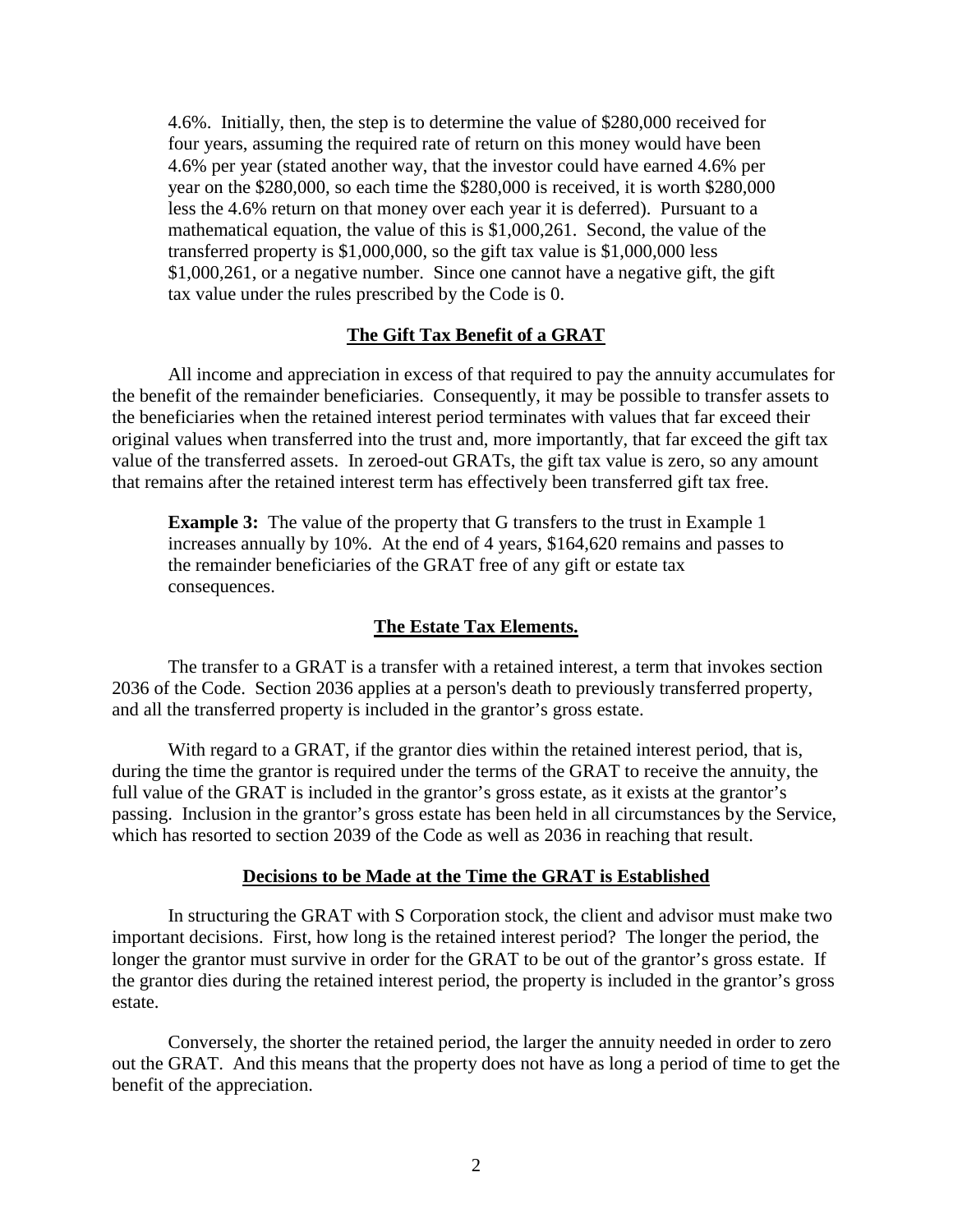The second variable is the amount of retained annuity, which is typically set at a fixed percentage of the initial fair market value of the property transferred to the GRAT. In S Corporation planning, the retained annuity amount is the first determination, based on expected cash flow, and then the term of years becomes the plug to zero out the GRAT.

**Example 4:** In the GRAT in which G has transferred his S corporation interest worth \$1,000,000, G determines that the Company can generate \$98,457 a year in before tax cash flow as to this interest; and he wants to limit his annuity right to this amount. To zero out the GRAT, assuming that \$98,457 will be received each year, the GRAT must be for a period of 14 years.

### **Zeroing Out**

Zeroing out GRATs for gift tax purposes should have been achievable since 1990. The valuation of the retained interest is a straightforward discounted present value of an annuity for a term of years. The term of years should pay out in the GRAT regardless of whether the Grantor is living or has died during that time. If the Grantor dies during that time, the remaining annuity interest should be paid to his estate. In this way, the value of the annuity will not be based on any life expectancy issues. Although reluctant to do so, the Service has agreed that GRATs can be zeroed out regardless of life expectancy. Recently, the Treasury has issued new regulations to this effect. 26 CFR Part 25 [TD 9181]RIN 1545-BB72.

### **Payment of Income Tax**

The grantor must pay the income tax on the GRAT during the retained term. This is both required and a positive net cash flow result to the GRAT.

The payments by the GRAT to the grantor are in effect the payment of an after income tax obligation (to the grantor) with before income tax dollars. After the retained term, the grantor trust status can be continued in order for the grantor to continue to pay the income tax related to the GRAT assets.

And because the GRAT is a grantor trust during the retained term (and perhaps thereafter if structured as such), the GRAT qualifies as an S corporation shareholder.

### **Setting the Term Consistent with Cash Flow**

The variables that come into play in using GRATs with S corporations are (1) valuation of a closely held corporation, (2) discounting, and (3) determination of cash flows.

#### **a. Valuation**

Under the Code, the valuation methodology for a closely held business is left uncertain. Closely held corporations are typically thought of as family businesses, but in reality, encompass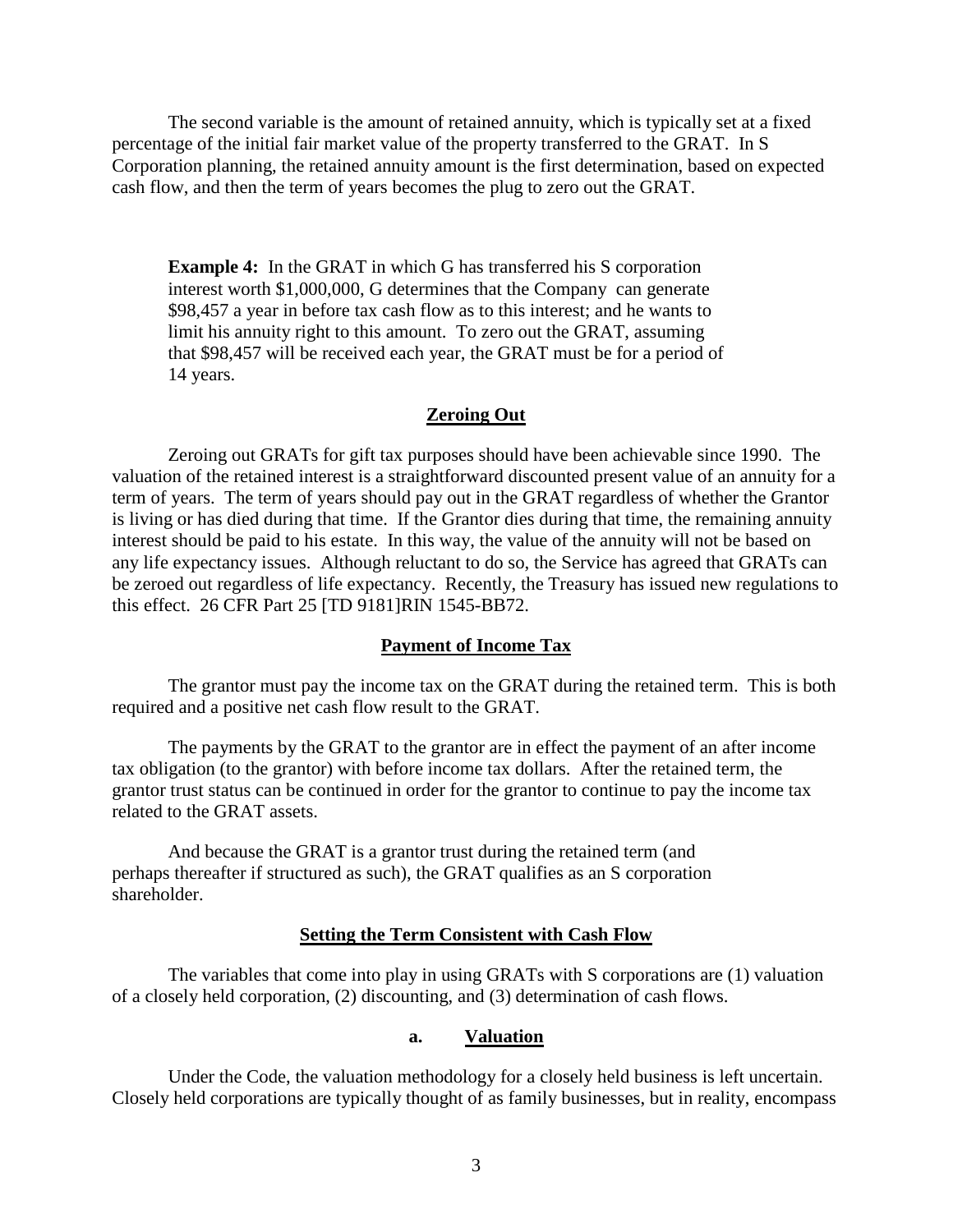a wider range of businesses and include all those business interests that are not publicly traded. The valuation is typically done by a business appraiser.

Attempts are given in the Code to prescribe variables and boundaries to value these closely-held business interests, but not much certainty is provided. For example, the operative revenue ruling, Rev. Rul. 59-60, 1959-1 C.B. 237, sets forth various factors to be considered in any valuation:

- (a) The nature of the business and the history of the enterprise from its inception.
- (b) The economic outlook in general and the condition and outlook of the specific industry in particular.
- (c) The book value of the stock.
- (d) The earning capacity of the company.
- (e) The dividend-paying capacity of the company.
- (f) Goodwill and other intangible value.
- (g) The size of the block of stock to be valued.
- (h) Market price of comparable traded companies.

The real value of the closely-held interest is what it would sell for to a third party on the relevant valuation date. Treas. Reg. 26 C.F.R. § 20.2031-1(b) and 26 C.F.R. § 25.2512-3. This is usually measured by what a similar interest in the same company has sold for to a third party on that date. But because the interest is not publicly-traded (a result that emanates from the definition of a closely-held interest), there is generally no comparable interest in the same company that has sold on that date.

Accordingly, in a conceptual sense, the taxpayer has to approximate what the interest **would** sell for to a third party on that date. And the reality is that there is typically a range of values as to what the interest might sell for. The taxpayer and the Internal Revenue Service (the "Service") have disparate objectives as to which point on the range they would desire.

## **b. Discounting**

Once the entity value is arrived at, the interest being valued could be capable of further discounting. The type of discounts that will be appropriate in a valuation could include any of the following:

**A Non-Controlling, or Minority, Interest.** This type of interest renders the interest holder the recipient of "what he gets" in the enterprise. For example, distributions annually, determinations as to how to invest the assets, and determinations whether to sell or liquidate the enterprise, are beyond the investor's control. As a passive investor, his interest becomes worth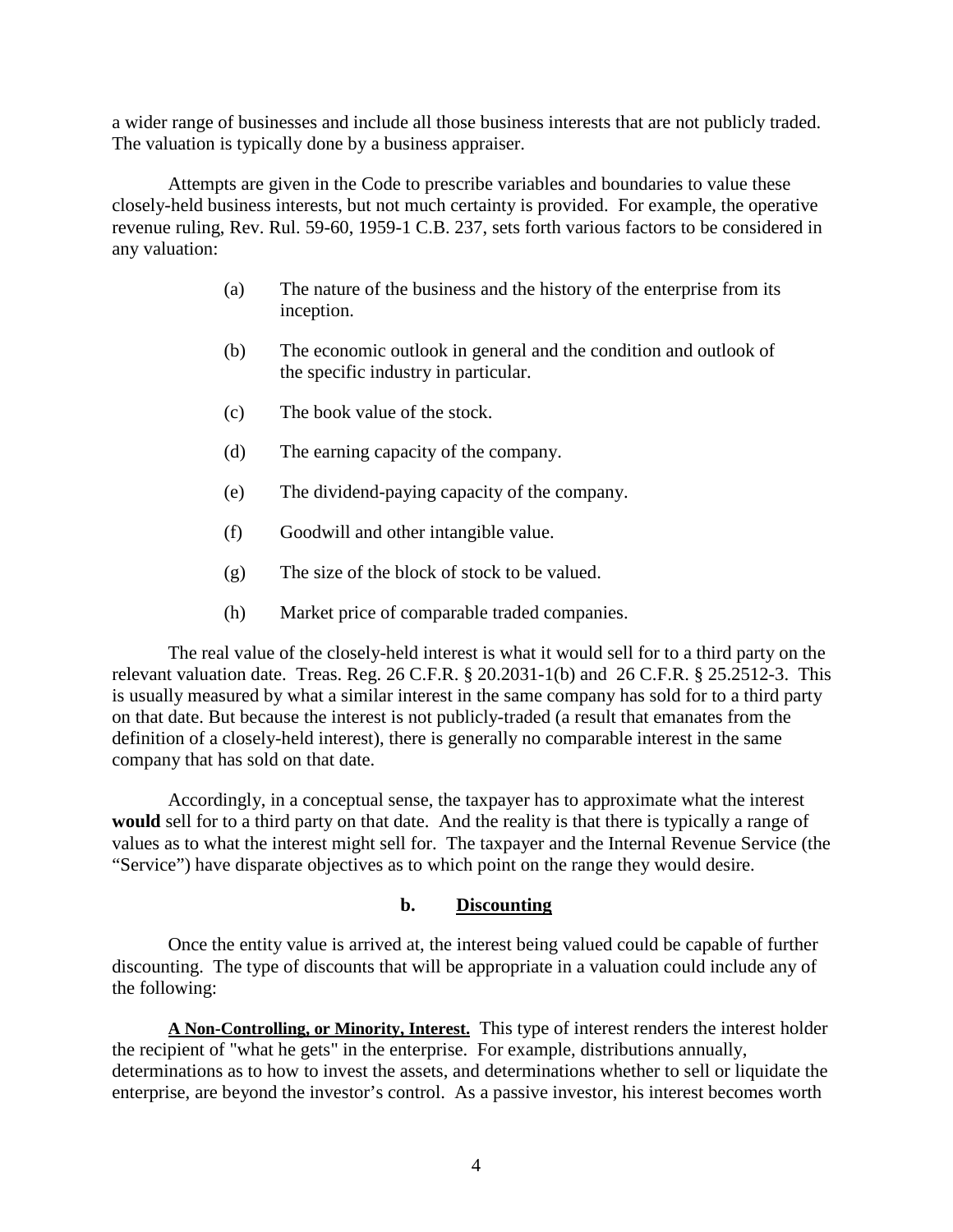less than its *pro rata* share of the enterprise as a whole (based on the calculation of share ownership expressed as a percentage \* value of noted enterprise). In Peracchio v. Comm'r, T.C. Memo 2003-280, Judge Halpern with regard to a limited partnership in a partnership invested heavily in marketable securities:

> "The parties agree that the hypothetical 'willing buyer" of a transferred interest would account for such lack of control by demanding a reduced sales price; i.e., a price that is less than the interest's *pro rata* share of the partnership's NAV," at 285.

**Marketability Issues**. An interest that does not have a readily available market in which to sell the interest is worth less. For example, if a seller knows there is only one buyer for her interest, that buyer has substantial leverage to negotiate a lower price. The more buyers there are for an interest the more bidding that could occur for that interest, and the more likely that the interest will sell at a higher value. For example, a publicly-traded security will sell at a higher value than a privately-held security, all other variables being equal, because the market for potential buyers is greater.

**Discount for Built-in Liabilities**. If a buyer purchases on asset that will have liabilities associated with it, including taxes, the buyer will pay less to take into account liabilities that the buyer will have to incur in the future. The most common types of built in liabilities include current debt, environmental issues, contingent lawsuits, and accrued but unpaid taxes. Other than issues associated with taxes, the other types of liabilities are a straight offset against the arrived at value of the enterprise, on a gross basis. As built in capital gains or other income taxes, there are enough cases now allowing these discounts that they need to be considered in many valuations, but must be specifically demonstrated as to how to affect value, versus just reducing the valuation by the expected capital gains rate. But see Davis v. Commissioner, 110 T.C. 530 (1998) and Eisenberg v. Commissioner, 155 F.3d 50 (1998) 1999-1 C.B. XIX, 1999-4 I.R.B. 4, 1999 WL 33541682 (IRS ACQ).

#### **c. Cash Flow**

And then cash flow expectations are picked up by the Company's financial statements. From the Income Statement and Balance Sheet of a Company, the Cash Flow Statement of a company can be determined. Essentially, this Statement sets forth the actual cash that was generated from the business operations, and how much cash was derived or used for financing, for reinvesting (in capital projects), and how much remains available for distribution to shareholders. For an S Corporation that is mature and producing available cash flow for distributions, this statement is very important, especially on a going forward and going backwards basis.

> **Example 6**: An S Corporation is in its  $8<sup>th</sup>$  year of producing Formica desk tops. It invests very little in the way of new manufacturing processes. The net cash that it has generated the last three years, after financial costs have been subtracted, has been \$900,000, \$800,000, and \$975,000. This becomes extremely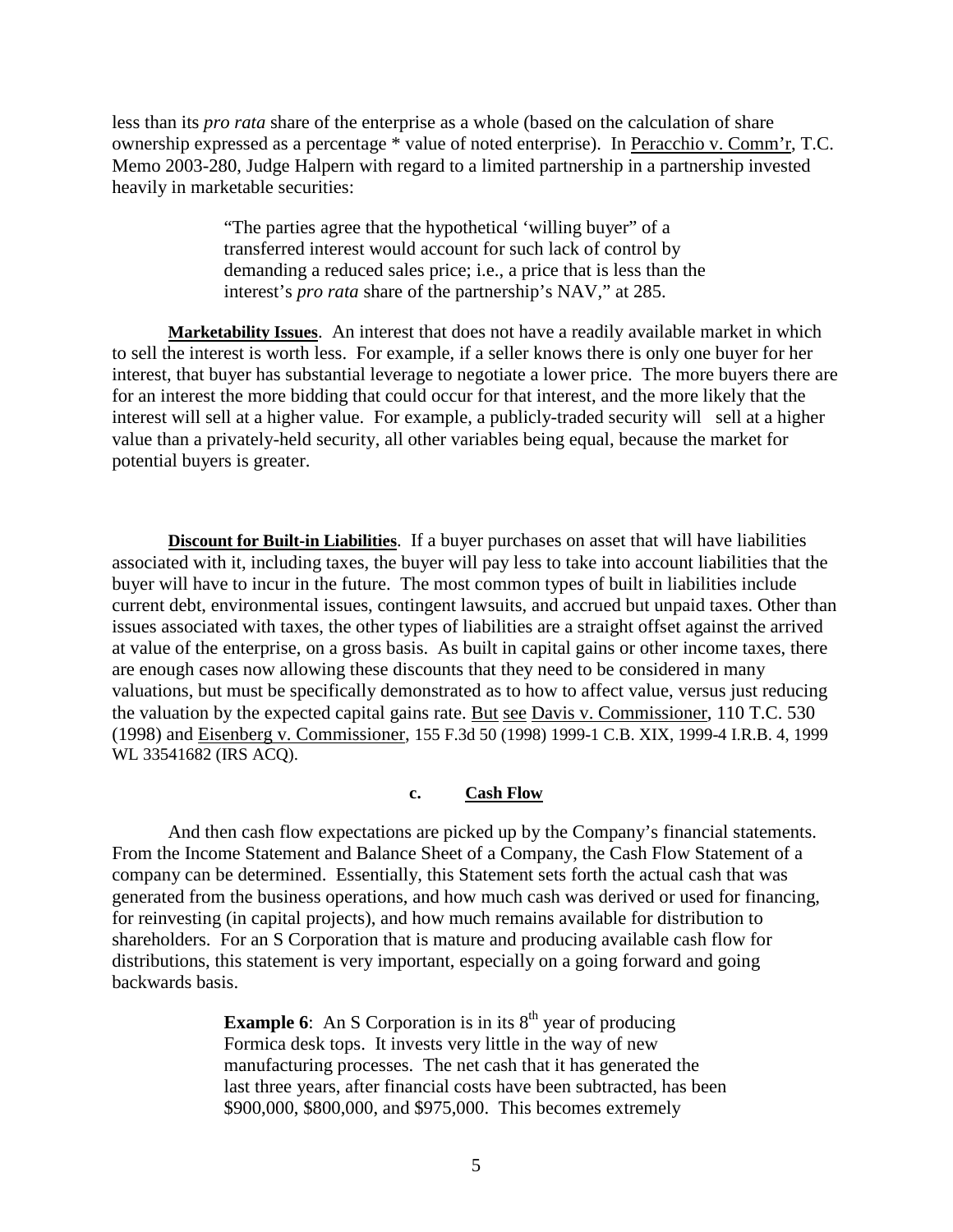important in GRAT modeling because the planner can assume that a minimum of \$800,000 of cash flow could be available to pay the annuity if 100 % of the corporation is transferred to the GRAT, or a pro rata portion of that \$800,000 based on the percentage transferred.

Putting these all together allows the planner to structure the GRAT.

**GRAT Structuring Example 7**: An S Corporation services air conditioning and heating equipment, and has free cash flows of \$900,000, \$1,000,000, and \$800,000 over the last three years. The capital structure is that 90% of the equity is represented by nonvoting interests, which will be transferred to a GRAT, and 10% by voting interests, which will be retained by the grantor. The grantor, aged 70, currently owns all 100% of the Company's equity.

It is expected that cash flows for the next few years will approximate these cash flows. Using as a benchmark the 3 prior years' average cash flow of \$900,000, and assuming these cash flows will continue in perpetuity without growth (or diminution), the value of the company as a whole will be  $$900,000/X$ , where X is the discount rate used to approximate the risk of these cash flows. Assume that the business appraiser concludes that the company should be valued using a cost of capital at 15%. At 15%, the value of the Company is \$6.0 million. Now the appraiser discounts the value of the 90% nonvoting piece for illiquidity and non-control by 30%, to \$4.2 million \* .9, or \$3.78m.

For how long should the GRAT be structured? Using the March section 7520 rate of 5.4%, a six year GRAT will require the annual payment of approximately \$754,000, in order to zero out the gift tax value. It matters not that the cash flows are "pre tax," since the grantor, not the GRAT, pays all income taxes. Hence, if the GRAT is able to receive greater than \$754,000 per year of pre tax cash flow from the company (and remember that the GRAT as the 90% owner of the equity of the company, is entitled to 90% of the cash flows), then the GRAT can pay the required annuity.

Looking at the Company's generated cash flow over the prior three years (approximately \$900,000 annually), that amount seems sustainable, with room for cushion should cash flows be lower over the six year period, or the IRS assert a greater valuation, thereby requiring the readjustment of the annuity amount. Importantly, at age 70, the grantor's life expectancy is well over 12 years, and a six year GRAT seems a safe bet that the grantor will outlive that term. If all goes as planned, at the end of six years, the